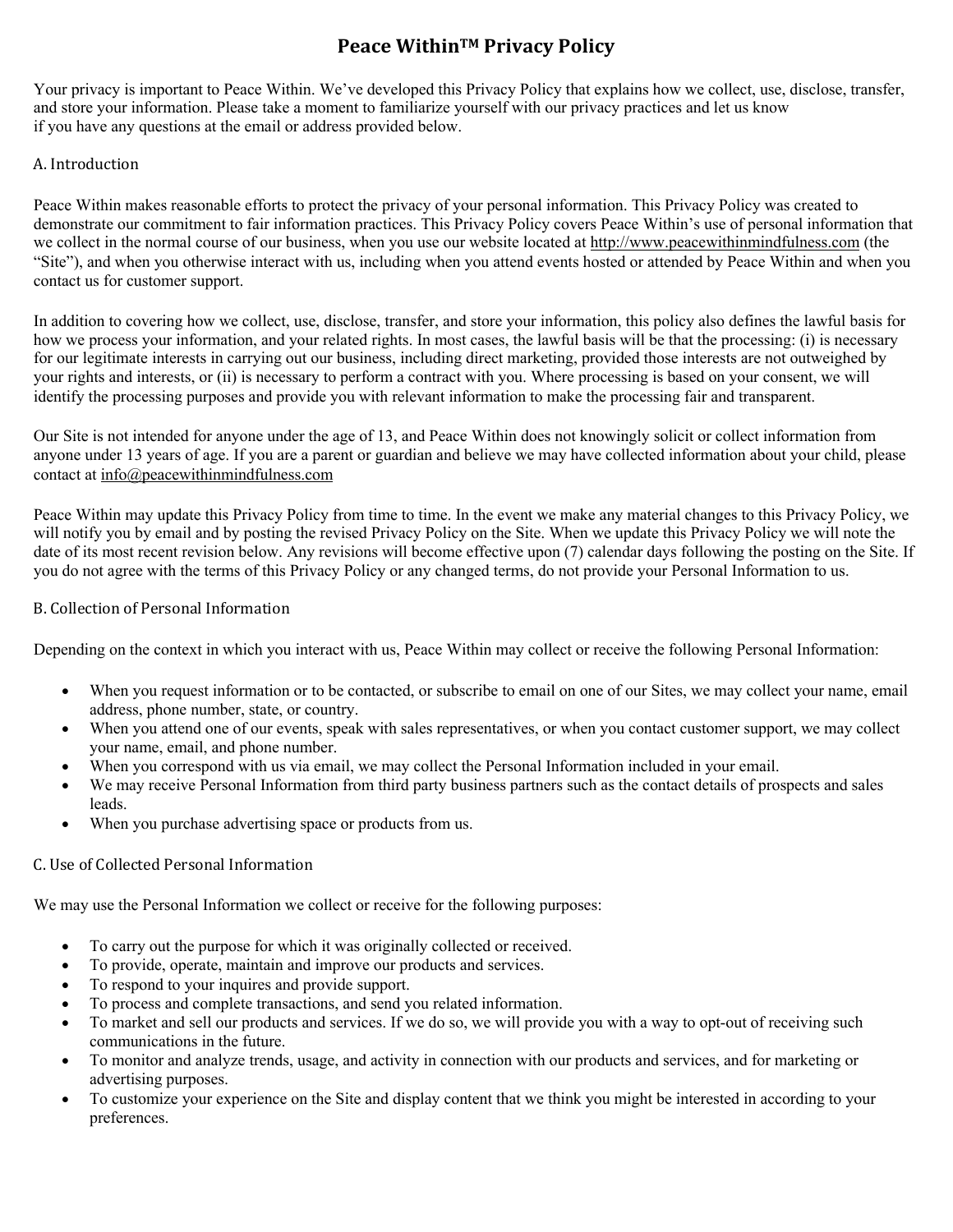# D. Analytics

The Site uses analytical data provided by Google Analytics and other analytics services. You can find out more about the types of analytical data and how that data is processed by visiting https://www.google.com/policies/privacy/partners

## E. Sharing of Personal Information & Accountability for Onward Transfer

From time to time, Peace Within may engage third party business partners, vendors, or subprocessors to perform functions such as sending postal mail and e-mail, removing repetitive information from customer lists, analyzing data, providing marketing assistance, data storage, providing search results and links (including paid listings and links), processing credit card payments, and providing customer service. Such companies shall only use your Personal Information for those purposes required to perform their functions. Additionally, Peace Within may share your Personal Information, without your prior consent, in the event of any investment, reorganization, merger, sale, joint venture, or transfer of assets. When Personal Information is shared, Peace Within will ascertain that any third parties are obligated to provide at least the same level of privacy protection as is required under this policy. Should Peace Within transfer Personal Information outside of a local jurisdiction, it shall only be done with adequate protections in place and in compliance with applicable laws and standards.

Peace Within may share your Personal Information if we have a good faith belief that such action is necessary to: (i) protect and defend the rights or property of Peace Within; (ii) enforce this Privacy Policy or the Site's terms and conditions of access and use agreement; (iii) participate in dispute resolution pursuant to this Privacy Policy; (iv) protect the interests of other users of the Site or any other person; or (v) operate or conduct maintenance and repair of the Site or equipment.

Peace Within may be required to disclose an individual's personal information in response to a lawful request by public authorities, including to meet national security or law enforcement requirements.

Peace Within shall remain liable under the Principle of Accountability for Onward Transfer if its subprocessors process your Personal Information in a manner inconsistent with the Privacy Shield Principles, unless the Peace Within proves that it is not responsible for the event giving rise to the damage.

## F. Protection of Personal Information

Taking into account the risks involved in the processing and nature of Personal Information and to prevent loss, misuse, unauthorized access, disclosure, alteration and destruction and while maintaining data accuracy, Peace Within has put in place appropriate physical, electronic, and managerial policies and procedures to safeguard the Personal Information Peace Within collects. Although we do our best to protect the Personal Information, we cannot and do not guarantee the security of your Personal Information.

## G. Retention

Peace Within will retain your Personal Information for only as long as it serves the purposes for which it was collected and will be retained in a form identifying or making identifiable only for as long as it serves a purpose of processing.

## H. Other Limits to Your Privacy

The Site may contain links to other non-Peace Within websites. Peace Within is not responsible for the privacy practices or the content of such websites. Peace Within has no control over the use of such websites and you should exercise caution when deciding to disclose any Personal Information on these websites.

#### I. Choice

We seek to provide you with choices regarding the Personal Information you provide to us. You can always opt not to disclose information. However, if you elect to do so, this may impact functionality or prevent the use of Peace Within's products or services. You have the right, at any time, to opt-out of receiving marketing messages from Peace Within by sending an email to info@peacewithinmindfulness.com. We will try to comply with your request(s) as soon as reasonably practicable. Please note that if you opt-out of receiving marketing-related emails from us, we may still send you important operational or administrative messages.

## J. Access and Correction

You have the right to access the personal information we hold about you. You may access your information that Peace Within holds by contacting us via Section L below. You have the right to correct, amend, or delete that information where it is inaccurate, or has been processed in violation of the Privacy Shield Principles, except where the burden or expense of providing access would be